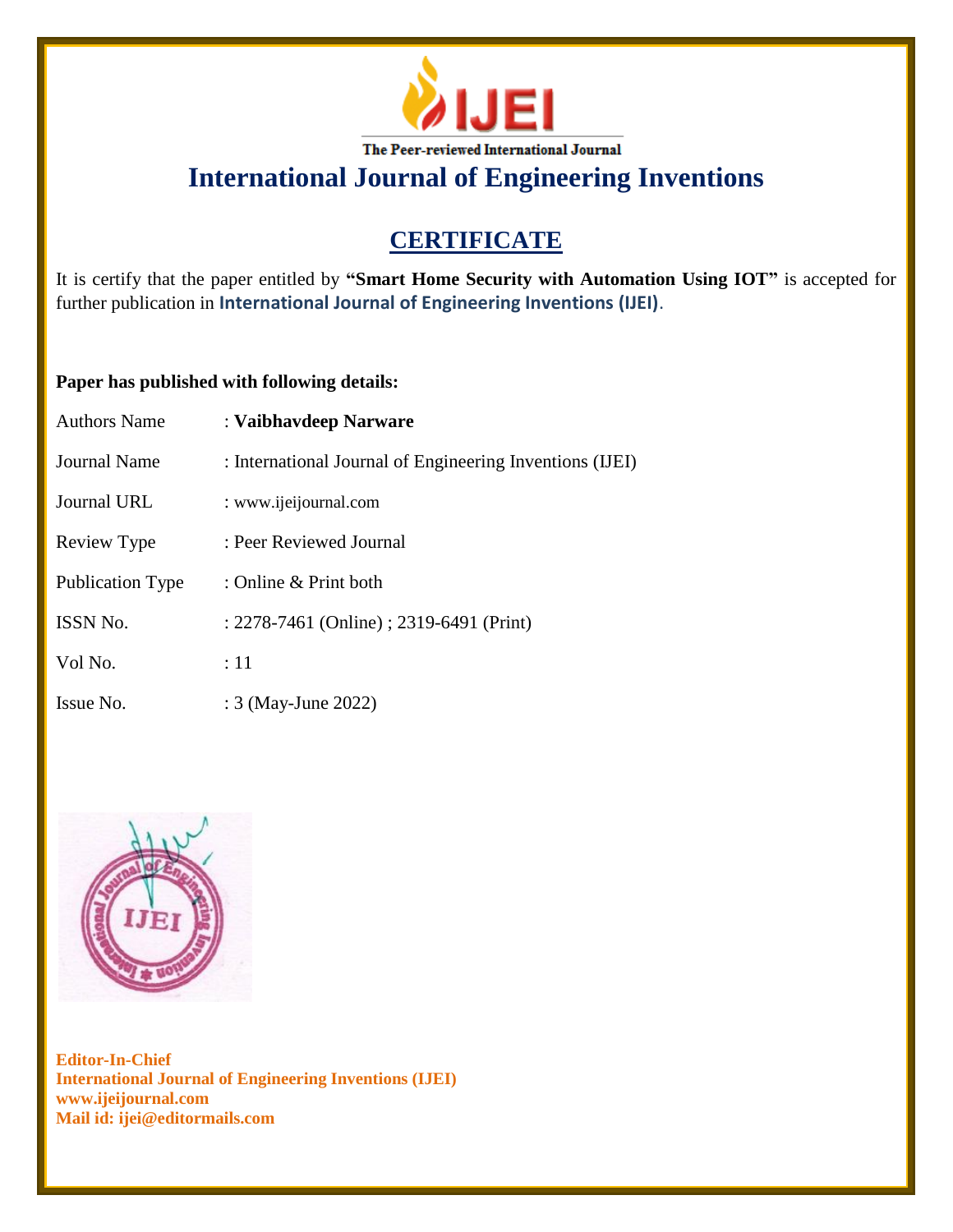

# **CERTIFICATE**

It is certify that the paper entitled by **"Smart Home Security with Automation Using IOT"** is accepted for further publication in **International Journal of Engineering Inventions (IJEI)**.

## **Paper has published with following details:**

| <b>Authors Name</b>     | : Ajay Khade                                             |
|-------------------------|----------------------------------------------------------|
| Journal Name            | : International Journal of Engineering Inventions (IJEI) |
| Journal URL             | : www.ijeijournal.com                                    |
| Review Type             | : Peer Reviewed Journal                                  |
| <b>Publication Type</b> | : Online & Print both                                    |
| <b>ISSN No.</b>         | : 2278-7461 (Online) ; 2319-6491 (Print)                 |
| Vol No.                 | :11                                                      |
| Issue No.               | : 3 (May-June 2022)                                      |

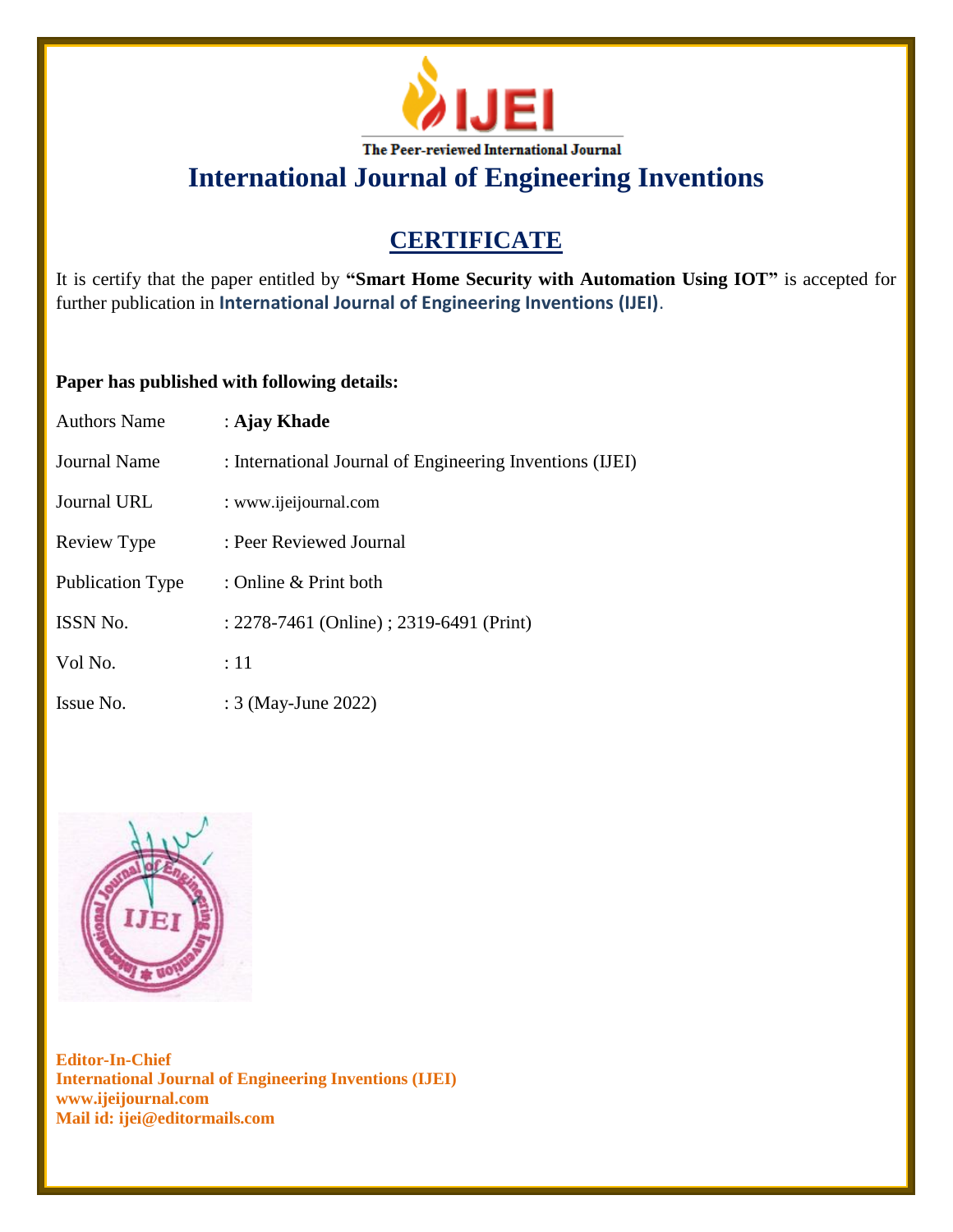

# **CERTIFICATE**

It is certify that the paper entitled by **"Smart Home Security with Automation Using IOT"** is accepted for further publication in **International Journal of Engineering Inventions (IJEI)**.

## **Paper has published with following details:**

| <b>Authors Name</b>     | : Yashoda shubhelwar                                     |
|-------------------------|----------------------------------------------------------|
| Journal Name            | : International Journal of Engineering Inventions (IJEI) |
| Journal URL             | : www.ijeijournal.com                                    |
| Review Type             | : Peer Reviewed Journal                                  |
| <b>Publication Type</b> | : Online & Print both                                    |
| ISSN No.                | : 2278-7461 (Online) ; 2319-6491 (Print)                 |
| Vol No.                 | :11                                                      |
| Issue No.               | : 3 (May-June 2022)                                      |